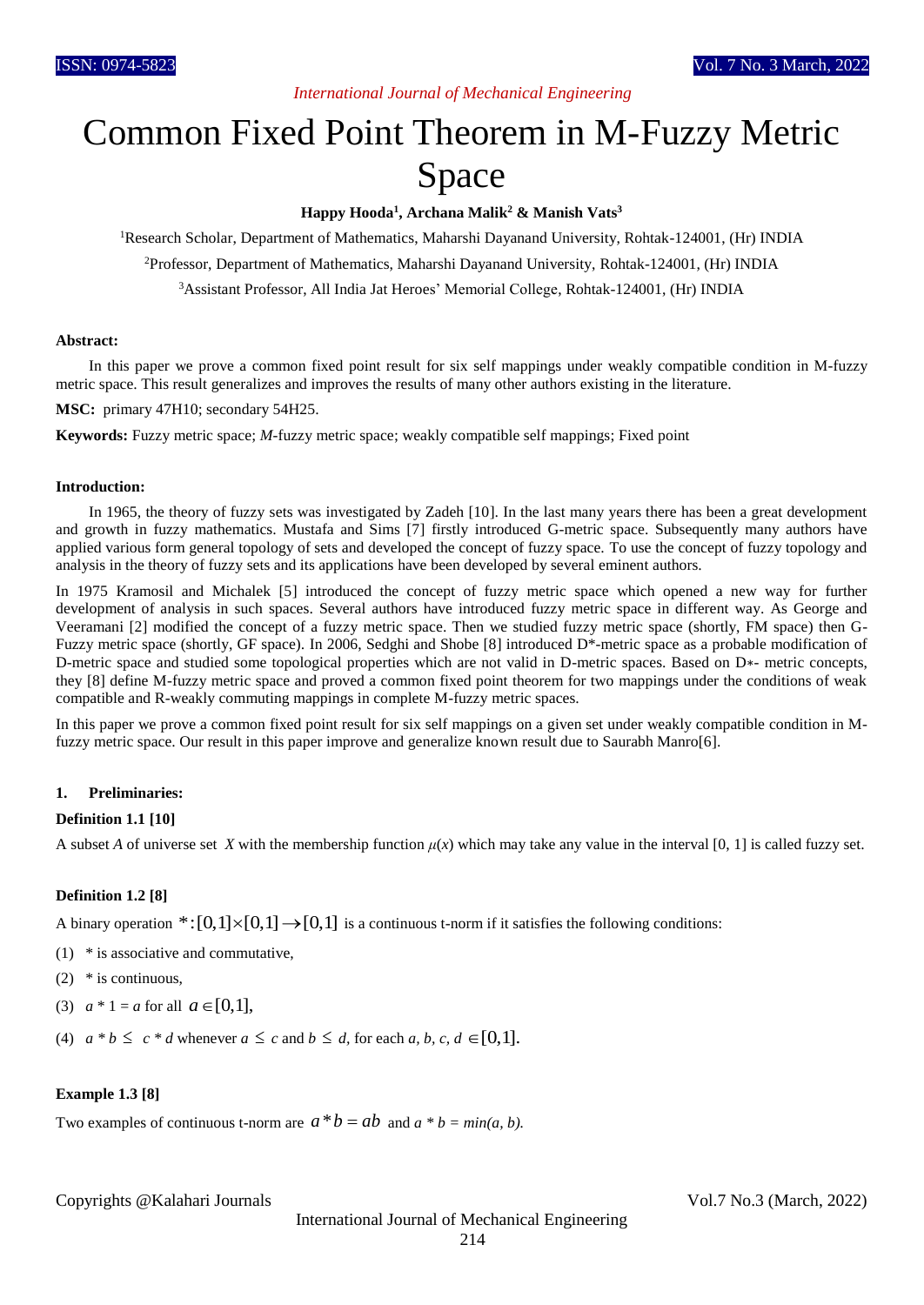### **Definition1.4 [8]**

The 3-tuple  $(X, M, *)$  is known as fuzzy metric space (shortly, FM-space) if *X* is an any set,  $*$  is a continuous *t*-norm, and *M* is a fuzzy set in  $X \times X \times [0, \infty)$  satisfying the following conditions for all *x*, *y*, *z*  $\in$  *X* and *s*, *t* > 0:

- $(M-1)$  *M*(*x*, *y*, 0) = 0,
- (FM-2)  $M(x, y, t) = 1$  if and only if  $x = y$ ,
- (FM-3)  $M(x, y, t) = M(y, x, t),$
- $M(x, y, t) * M(y, z, s) \leq M(x, z, t + s),$
- (FM-5)  $M(x, y, g)$ :  $[0, \infty) \rightarrow [0, 1]$  is left continuous.

Note that *M*(*x*, *y*, *t*) can be thought of as a degree of nearness between *x* and *y* with respect to *t*.

# **Definition 1.7 [8]**

A 3-tuple *(X, M,* ∗*)* is called a *M*-fuzzy metric space if *X* is an arbitrary (non-empty) set, ∗ is a continuous t-norm, and *M* is a fuzzy set on  $X^3 \times (0, \infty)$ , satisfying the following conditions for each *x*, *y*, *z*, *a* ∈ *X* and *t*, *s* > 0,

(M1)  $M(x, y, z, t) > 0$ ,

(M2)  $M(x, y, z, t) = 1$  if and only if  $x = y = z$ ,

(M3)  $M(x, y, z, t) = M (p\{x, y, z\}, t)$ , (symmetry) where *p* is a permutation function,

(M4)  $M(x, y, a, t) * M(a, z, z, s) \leq M(x, y, z, t + s),$ 

(M5)  $M(x, y, z, g) : (0, \infty) \rightarrow [0, 1]$  is continuous.

**Lemma 1.8** [8] If  $(X, M, *)$  be a M-fuzzy metric space, then  $M(x, y, z, t)$  is a non-decreasing with respect to *t* for all  $x, y, z \in X$ .

**Proof:** By taking  $a = x$  and  $z = x$  in the condition  $M(x, y, a, t) * M(a, z, z, s) \le M(x, y, z, t + s)$ ,

We get  $M(x, x, y, t) \le M(x, y, z, t + s)$ ,

If possible  $M(x, y, z, t) > M(x, y, z, t + s)$ ,

Again if we put  $a=x$  and  $z=x$  in the condition  $M(x, y, a, t) * M(a, z, z, s) \le M(x, y, z, t + s)$ ,

We arrive a contradiction. Hence, the result.

#### **2. Main Result:**

**Theorem 2.1** Let 3-tuple  $(X, M, *)$  be a complete M-fuzzy metric space and let  $\alpha, \beta, \gamma, \delta, \tau$  and  $\upsilon$  be self mappings on X. **Theorem 2.1** Let 3-tuple  $(X, M, *)$  be a complete M-fuzzy metric space and let  $\alpha, \beta, \gamma, \delta, \tau$  and  $U$  be self mappings on X.<br>Let the pairs  $\{\alpha, \delta\}$  and  $\{\beta, \tau\}$  and  $\{\gamma, \upsilon\}$  be weak compatible. Also  $\delta(X) \subset \beta(X)$ , Also let  $\alpha(X)$  is complete if there exist a  $k \in (0,1)$  such that re exist a  $k \in (0,1)$  such<br> *M*  $(\alpha x, \beta y, \gamma z, t)$ 

$$
M(\delta x, \tau y, \upsilon z, kt) \ge \max \begin{cases} M(\alpha x, \beta y, \gamma z, t) \\ M(\delta x, \alpha x, \beta z, t) \\ M(\tau x, \beta x, \beta z, t) \\ M(\upsilon x, \gamma x, \gamma z, t) \end{cases} \tag{1}
$$

For all *x*, *y*, *z*  $\in X$ . Then there exists a unique common fixed point of  $\alpha$ ,  $\beta$ ,  $\gamma$ ,  $\delta$ ,  $\tau$  and  $\upsilon$ .<br> **Proof:** Since  $\delta(X) \subset \beta(X)$ ,  $\tau(X) \subset \gamma(X)$ ,  $\upsilon(X) \subset \alpha(X)$ , we can define sequences<br>  $y_{3m+1} = \delta x_{3m} = \beta$ **Proof:** Since  $\delta(X) \subset \beta(X)$ ,  $\tau(X) \subset \gamma(X)$ ,  $\nu(X) \subset \alpha(X)$ , we can define sequences  $\{x_m\}$  and  $\{y_m\}$  in X. such that For all *x*, *y*, *z*  $\in$  *X*. Then there exists a unique common fixed point of  $\alpha$ ,  $\beta$ ,  $\gamma$ ,  $\delta$ ,  $\tau$  and <br>**Proof:** Since  $\delta(X) \subset \beta(X)$ ,  $\tau(X) \subset \gamma(X)$ ,  $\upsilon(X) \subset \alpha(X)$ , we can define sequenc  $y_{3m+1} = \delta x_{3m} = \beta x_{3m+1}$ Then we have from equation (1);

Copyrights @Kalahari Journals Vol.7 No.3 (March, 2022)

International Journal of Mechanical Engineering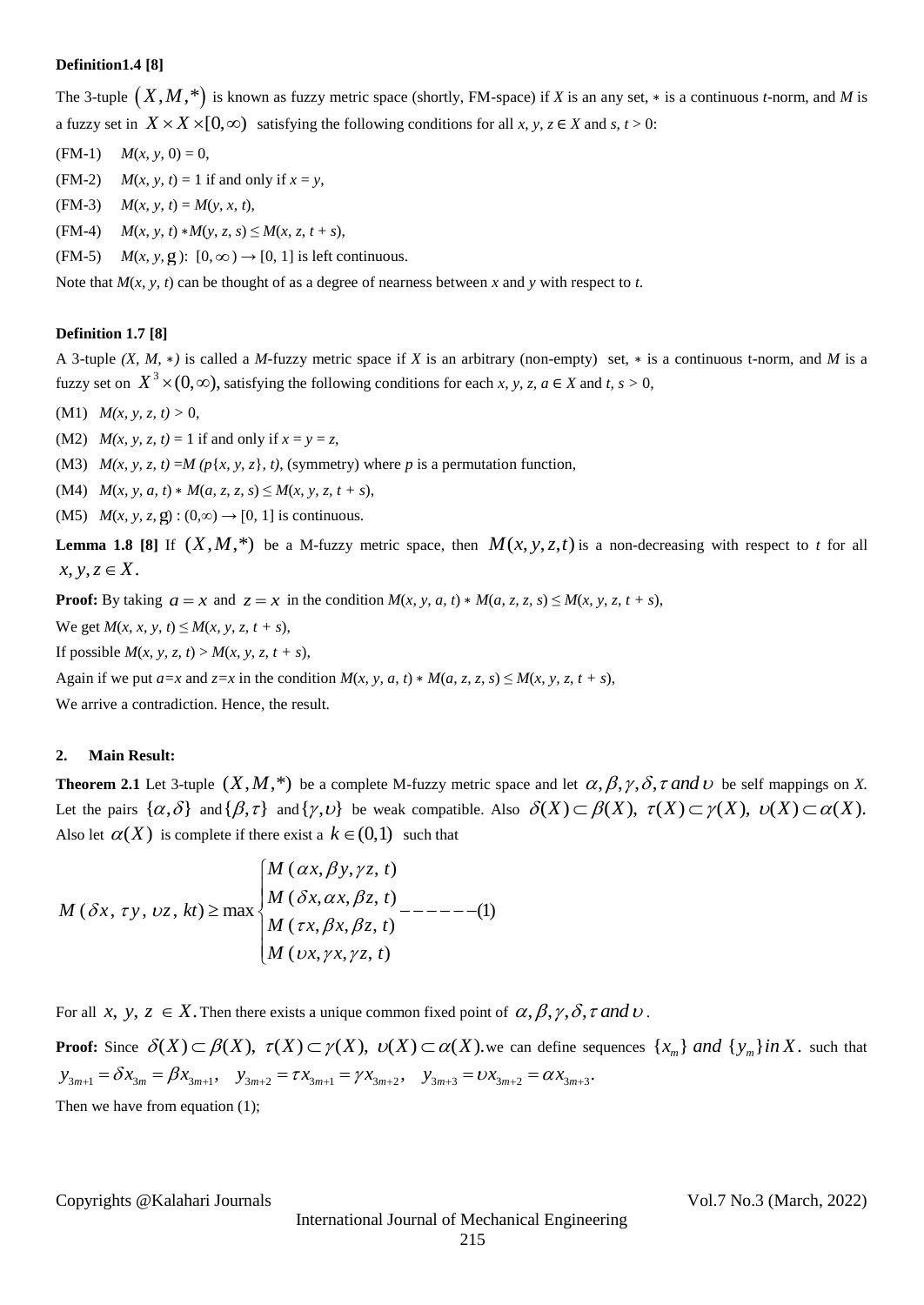$$
M(\delta x_{3m}, \tau x_{3m+1}, \upsilon x_{3m+2}, kt) \ge \max \begin{cases} M(\alpha x_{3m}, \beta x_{3m+1}, \gamma x_{3m+2}, t) \\ M(\delta x_{3m}, \alpha x_{3m}, \beta x_{3m+2}, t) \\ M(\tau x_{3m}, \beta x_{3m}, \beta x_{3m+2}, t) \\ M(\upsilon x_{3m}, \gamma x_{3m}, \gamma x_{3m+2}, t) \end{cases}
$$

$$
M(y_{3m+1}, y_{3m+2}, y_{3m+3}, kt) \ge \max\begin{cases} M(y_{3m}, y_{3m+1}, y_{3m+2}, t) \\ M(y_{3m+1}, y_{3m}, y_{3m+2}, t) \\ M(y_{3m+1}, y_{3m}, y_{3m+2}, t) \\ M(y_{3m+1}, y_{3m}, y_{3m+2}, t) \end{cases}
$$

$$
M(y_{3m+1}, y_{3m+2}, y_{3m+3}, kt) \ge M(y_{3m}, y_{3m+1}, y_{3m+2}, kt)
$$
  
Similarly we have 
$$
M(y_m, y_{m+1}, y_{m+2}, kt) \ge M(y_{m-1}, y_m, y_{m+1}, t)
$$

Hence  $\{y_m\}$  is a Cauchy and since *X* is complete, then there exists  $z$  in  $X$ . such that  $y_m \to z$ . So the subsequences  $\{y_{3m}\}, \{y_{3m+1}\}, \{y_{3m+2}\}\)$  are also convergent. So the subsequences  $\{y_{3m}\}, \{y_{3m+1}\}, \{y_{3m+2}\}\$  are also convergent.<br>That is  $\lim \beta x_{3m+1} = \lim \delta x_{3m} = \lim \tau x_{3m+1} = \lim \alpha x_{3m+3} = \lim \upsilon x_{3m+2} = z$ . We claim that  $\lim \delta w = z$  $\alpha w, \beta x_{3m+1}, \gamma x_{3m+2}, t)$ 

We claim that 
$$
\lim \delta w = z
$$
  
\n
$$
M(\delta w, \tau x_{3m+1}, \upsilon x_{3m+2}, kt) \ge \max \begin{cases} M(\alpha w, \beta x_{3m+1}, \gamma x_{3m+2}, t) \\ M(\delta w, \alpha w, \beta x_{3m+2}, t) \\ M(\tau w, \beta w, \beta x_{3m+2}, t) \end{cases} M(\delta w, y_{3m+2}, y_{3m+3}, kt) \ge \max \begin{cases} M(z, y_{3m+1}, y_{3m+2}, t) \\ M(\delta w, z, y_{3m+2}, t) \\ M(\delta w, z, y_{3m+2}, t) \\ M(\upsilon w, \gamma w, y_{3m+2}, t) \end{cases}
$$

Taking limit  $m \rightarrow \infty$ 

Taking limit 
$$
m \rightarrow \infty
$$
  
\n
$$
M(\delta w, z, z, kt) \ge \max \begin{cases} M(z, z, z, t) \\ M(\delta w, z, z, t) \\ M(\delta w, z, z, t) \\ M(w, y, w, z, t) \end{cases}
$$

That is  $M(\delta w, z, z, kt) = 1$ .

Therefore  $\delta w = z = \alpha w$ .

Hence w is the coincidence point of 
$$
\delta
$$
 and  $\alpha$ .  
\n $\delta(X) \subset \beta(X), i e z \in \delta(X) \subset \beta(X),$ 

Then there must exists  $t \in X$  s.t.  $\beta t = z$ .

Copyrights @Kalahari Journals Vol.7 No.3 (March, 2022)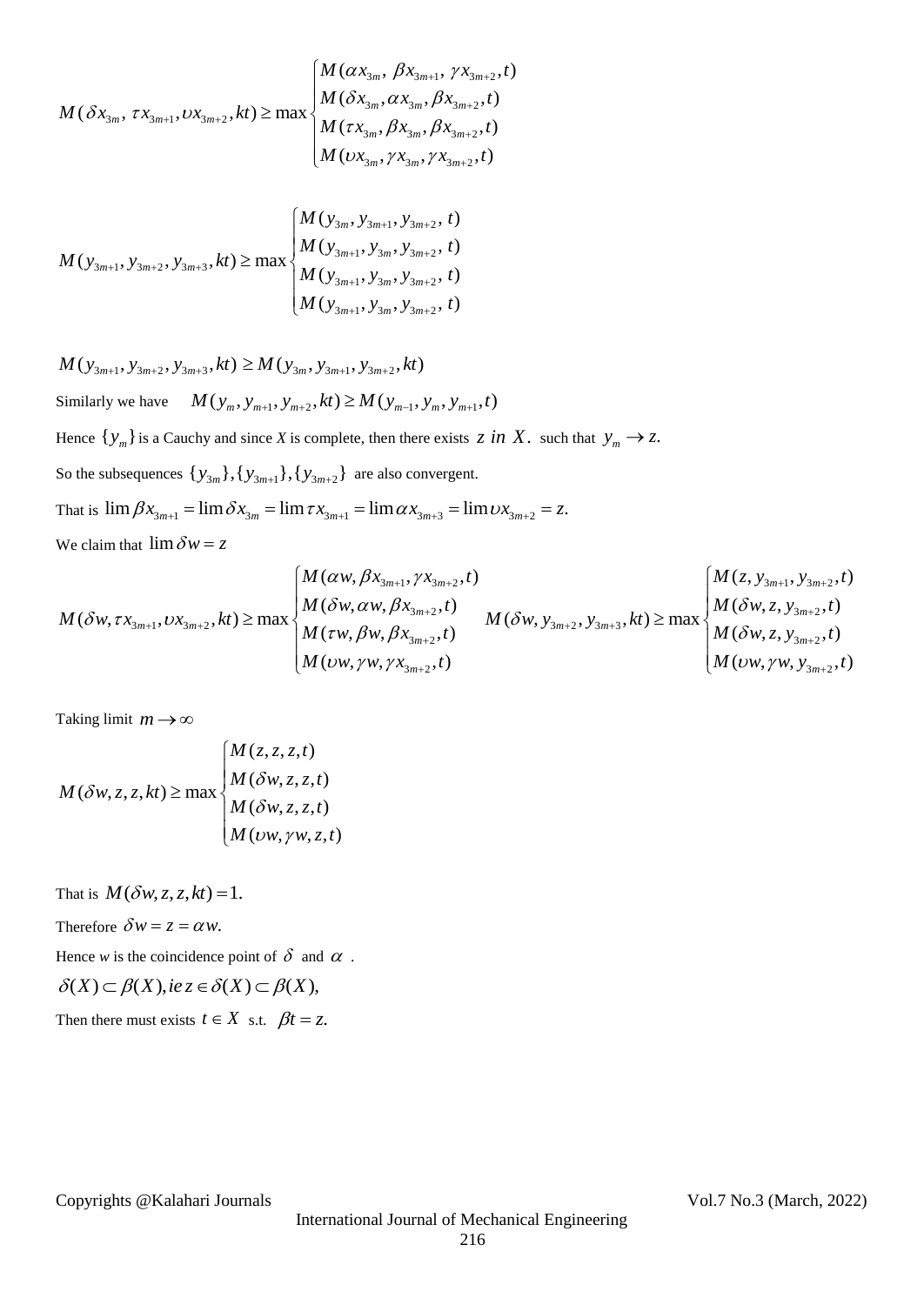$$
M(\delta x_{3m}, \tau t, \upsilon x_{3m+2}, kt) \ge \max \begin{cases} M(\alpha x_{3m}, \beta t, \gamma x_{3m+2}, t) \\ M(\delta x_{3m}, \alpha x_{3m}, \beta x_{3m+2}, t) \\ M(\tau x_{3m}, \beta x_{3m}, \beta x_{3m+2}, t) \\ M(\upsilon x_{3m}, \gamma x_{3m}, \gamma x_{3m+2}, t) \end{cases}
$$

$$
M(\gamma_{3m+1}, \tau t, \gamma_{3m+2}, kt) \ge \max \begin{cases} M(\gamma_{3m}, \zeta, \gamma_{3m+2}, t) \\ M(\gamma_{3m+1}, \gamma_{3m}, \gamma_{3m+2}, t) \\ M(\gamma_{3m+1}, \gamma_{3m}, \gamma_{3m+2}, t) \\ M(\gamma_{3m+1}, \gamma_{3m}, \gamma_{3m+2}, t) \end{cases}
$$

Taking limit  $m \rightarrow \infty$ 

$$
M(z, \tau t, z, kt) \ge \max \begin{cases} M(z, z, z, t) \\ M(z, z, z, t) \\ M(z, z, z, t) \\ M(z, z, z, t) \end{cases}
$$

That is  $M(z, \tau t, z, k t) = 1$ 

Then 
$$
\tau t = z = \beta t
$$
,

Thus *t* is a coincidence point if  $\beta$  and  $\tau$ .

Thus *t* is a coincidence point if  $\beta$  and  $\tau$ .<br>Now  $\tau(X) \subset \gamma(X)$ , *i.e.*  $z = \tau t \in \tau(X) \subset \gamma(X)$ .

Then there exists  $v \in X$  such that  $\gamma v = z$ .

Then there exists 
$$
v \in X
$$
 such that  $\gamma v = z$ .  
\n
$$
M(\delta x_{3m}, \tau x_{3m+1}, \upsilon v, kt) \ge \max \begin{cases} M(\alpha x_{3m}, \beta x_{3m+1}, \gamma v, t) \\ M(\delta x_{3m}, \alpha x_{3m}, \beta v, t) \\ M(\tau x_{3m}, \beta x_{3m}, \beta v, t) \\ M(\upsilon x_{3m}, \gamma x_{3m}, \gamma v, t) \end{cases}
$$
\n
$$
M(\upsilon x_{3m+1}, \upsilon y_{3m+2}, \upsilon v, kt) \ge \max \begin{cases} M(\upsilon_{3m}, \upsilon_{3m+1}, \gamma v, t) \\ M(\upsilon_{3m+1}, \upsilon_{3m}, \beta v, t) \\ M(\upsilon_{3m+1}, \upsilon_{3m}, \beta v, t) \\ M(\upsilon_{3m+1}, \upsilon_{3m}, \gamma v, t) \\ M(\upsilon_{3m+1}, \upsilon_{3m}, \gamma v, t) \end{cases}
$$

Taking limit  $m \rightarrow \infty$ 

$$
M(z, z, \nu v, kt) \ge 1.
$$

Hence  $Uv = z$ , we have  $Uv = \gamma v = z$ .

Since  $\{\alpha,\delta\}$  and  $\{\beta,\tau\}$  and  $\{\gamma,\nu\}$  be weak compatible, they commute at coincidence points.

We have  $\delta w = z = \alpha w$ , then  $\alpha \delta w = \delta \alpha w$  *i.e.*  $\alpha z = \delta z$ , also  $\tau t = z = \beta t$ , then  $\beta \tau t = \tau \beta t$  that is  $\beta z = \tau z$ . since  $\{\gamma, v\}$  is weakly compatible, similarly we get  $\gamma z = v z$ 

Copyrights @Kalahari Journals Vol.7 No.3 (March, 2022)

International Journal of Mechanical Engineering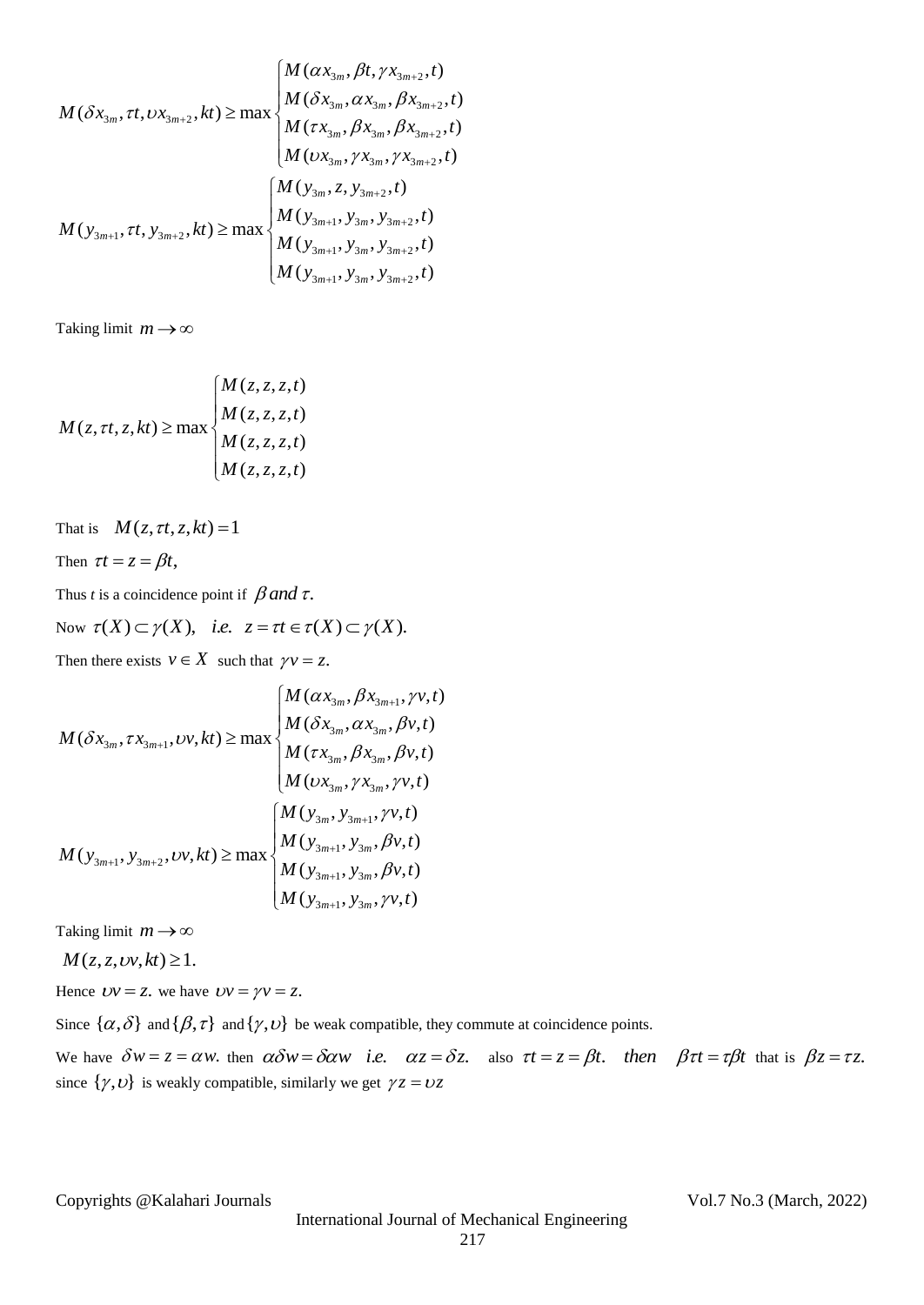$$
M\left(\delta z,\tau x_{3m+1},v z,kt\right) \geq \max \begin{cases} M\left(\alpha z,\beta x_{3m+1},\gamma z,t\right) \\ M\left(\delta z,\alpha z,\beta z,t\right) \\ M\left(\tau z,\beta z,\beta z,t\right) \\ M\left(v z,\gamma z,\gamma z,t\right) \end{cases}
$$

Taking limit  $m \rightarrow \infty$ 

Taking limit 
$$
m \to \infty
$$
  
\n
$$
M(\delta z, z, v z, kt) \ge \max \begin{cases} M(\alpha z, z, \gamma z, t) \\ M(\delta z, \alpha z, \beta z, t) \\ 1 \\ 1 \end{cases}
$$

Thus we have 
$$
\delta z = z = \nu z
$$
. Hence  $\alpha z = \delta z = \gamma z = \nu z = z$ .  
\n
$$
M(\delta x_{3m}, \tau z, \nu z, kt) \ge \max \begin{cases} M(\alpha x_{3m}, \beta z, \gamma z, t) \\ M(\delta x_{3m}, \alpha x_{3m}, \beta y, t) \\ M(\tau x_{3m}, \beta x_{3m}, \beta y, t) \\ M(\nu x_{3m}, \gamma x_{3m}, \gamma y, t) \end{cases}
$$

Taking limit  $m \rightarrow \infty$ 

$$
\text{diag limit } m \to \infty
$$
\n
$$
M(z, \tau z, \upsilon v, kt) \ge \max \begin{cases} M(z, \beta z, \gamma z, t) \\ M(z, z, \beta z, t) \\ M(z, z, \beta v, t) \end{cases} \ge \max \begin{cases} M(z, \beta z, \gamma z, t) \\ M(z, z, \beta z, t) \\ M(z, z, \beta v, t) \\ M(z, z, \beta v, t) \end{cases}
$$

Hence  $\tau z = \nu z = z$ .

Thus  $\alpha z = \delta z = \beta z = Tz = \nu z = \gamma z = z$ .

Thus *z* is a common fixed point of the self mappings  $\alpha, \beta, \gamma, \delta, \tau$  and  $\nu$ .

To prove uniqueness of fixed point, let *y* be another fixed point of the self mappings  $\alpha, \beta, \gamma, \delta, \tau$  and  $\upsilon$ .<br>  $\left(M(\alpha z, \beta y, \gamma z, t)\right)$ 

$$
M(\delta z, \tau y, v z, kt) \ge \max \begin{cases} M(\alpha z, \beta y, \gamma z, t) \\ M(\delta z, \alpha z, \beta z, t) \\ M(\tau z, \beta z, \beta z, t) \\ M(v z, \gamma z, \gamma z, t) \end{cases}
$$

$$
M(z, y, z, kt) \ge \max \begin{cases} M(z, y, z, t) \\ M(z, z, z, t) \\ M(z, z, z, t) \\ M(z, z, z, t) \end{cases}
$$

 $M(z, y, z, kt) \geq 1.$ Hence  $y = z$ .

Copyrights @Kalahari Journals Vol.7 No.3 (March, 2022)